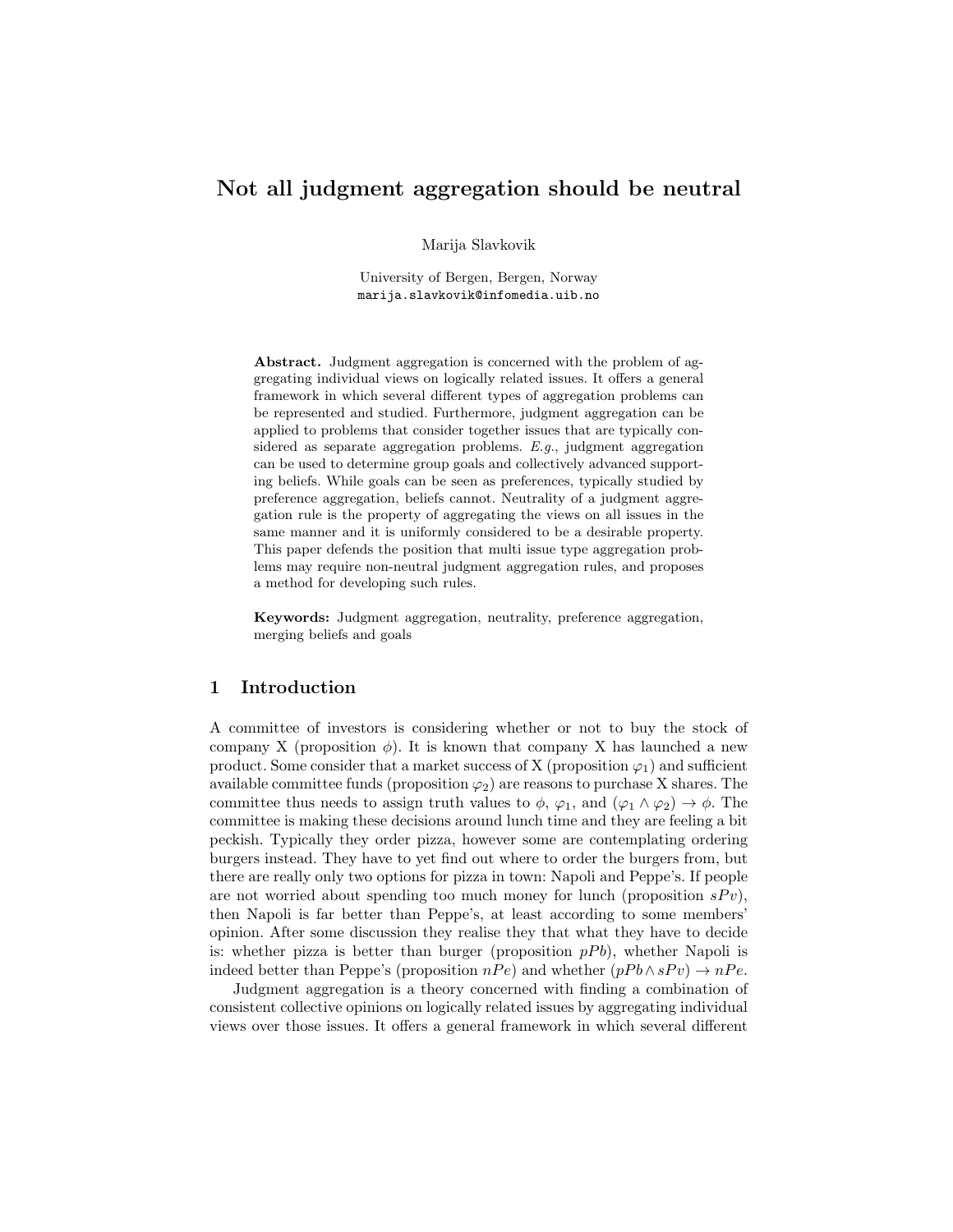types of aggregation problems can be represented and studied. Judgment aggregation can be used to solve both the lunch and the investment problems of the committee. Furthermore, both committee problems have the same underlying structure. The same judgment aggregation rule can be applied to determine both whether to invest in X, which is a belief aggregation problem, and whether to order pizza from Napoli, which is a preference aggregation problem<sup>1</sup>.

That same framework abstractness that allows for such versatility of problems representable in judgment aggregation also allows for more complex problems to be represented in it as well, problems that consider together issues that are typically considered as separate aggregation problems. Such framework flexibility can be useful, particularly in multi-agent system's settings.

Self governing cooperating agents would encounter the need to agree on which beliefs to uphold as a group and which goals to collectively pursue. Beliefs and goals influence one another. A rational agent is one that chooses her goals in accordance to the believes she holds about the world, but also that adjusts her goals as her beliefs change. If the same consideration is to be extended to groups of agents, a choice on whether to pursue a goal cannot be made separate from the decisions on what to believe as a group. Agreements can be reached by aggregating, or merging, the individual opinions of the agents; in the case of determining collectively held beliefs and goals, by aggregating the individual beliefs and goal choices of the agents [15, 3]. Judgment aggregation can be used to concurrently reach agreements regarding goals and beliefs.

Judgment aggregation was originally concerned with collective reasoning in collegiate courts of law [16, 17]. It was later shown that the same theory can be used to represent preference aggregation problems [24]. Further, judgment aggregation has been considered for the purpose of: identifying collective goals and collectively supported beliefs [3, 28], finding collective argument labelings in argumentation theory  $[4, 2]$ , and most recently also to collective annotate linguistic resources [11].

A judgment aggregation problem is specified by an agenda and possibly a set of constraints. An agenda is the set of, possibly logically related, issues for which individual judgments are collected and collective judgments are requested. The issues are typically binary questions to which a positive (yes, true, agree, etc.) or a negative answer (no, false, disagree, etc) can be given. A judgment is "an answer" to an issue. The constraints are a set of formulas expressing additional relations among the agenda issues that must be observed when "answering" the issues. In the logical framework of judgment aggregation, in line with [6], an agenda issue is represented in an abstract manner with a pair of propositions  $\varphi, \neg \varphi$ . A positive "answer" or judgment is represented with  $\varphi$ , and a negative one with  $\neg \varphi$ .

The abstract representation of the judgments and agenda issues induces the versatility of the judgment aggregation framework. It also allows us to focus

<sup>&</sup>lt;sup>1</sup> Remark that a preference aggregation problem would typically be represented as the problem of selecting one from the list of options: order pizza from Peppe's, order pizza from Napoli, order a burger, as specified in Section 4.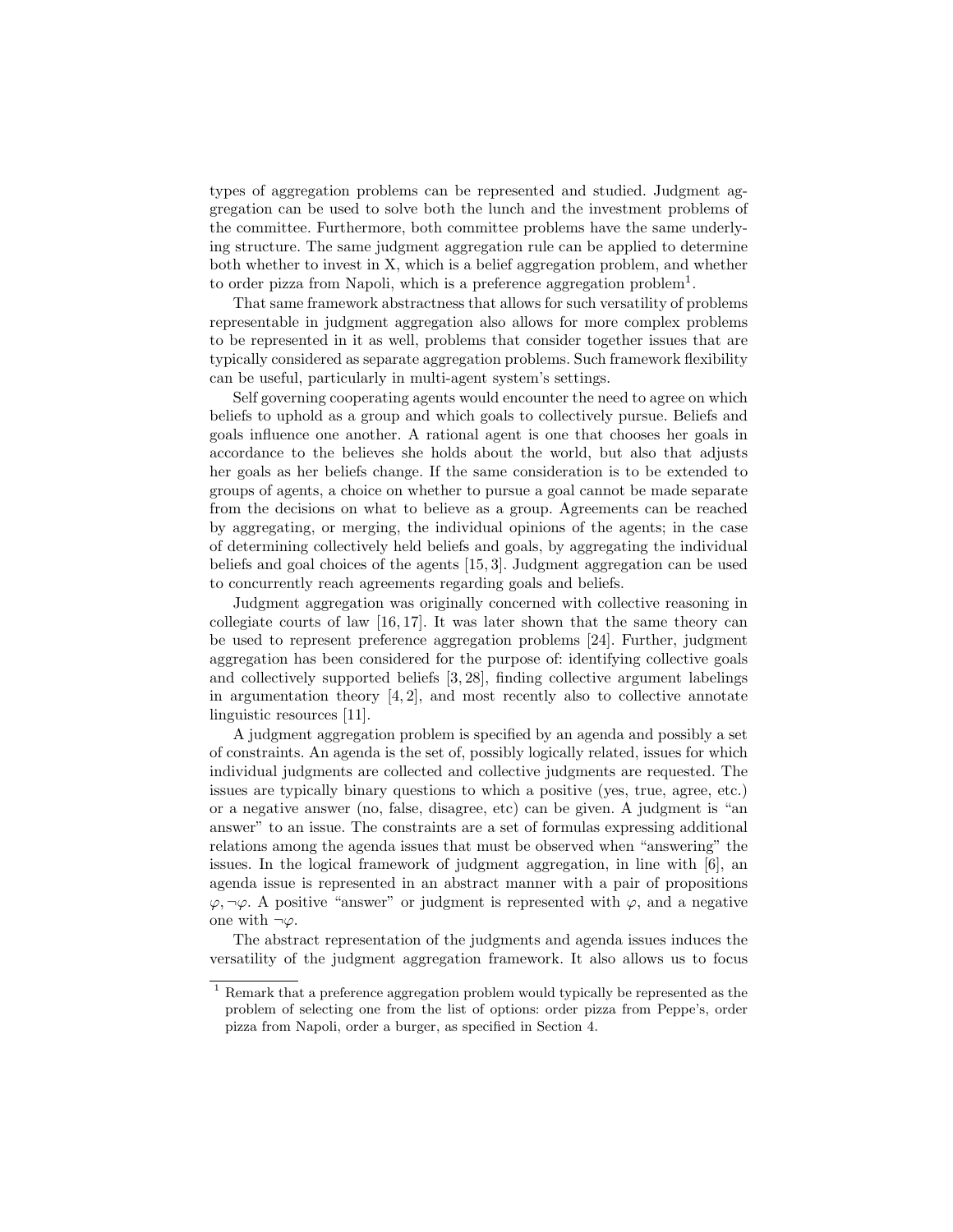on the relations between individual and collective judgments and to study the properties of aggregation functions in an abstract way, with findings of such studies extending to all the domains of application. The abstract representation of the agenda issues is beyond reproach when all the agenda issues have the same meaning, *i.e.*, are of the same type, for example when they are all beliefs, or all preferences. However when the agenda contains a mixture of different types of issues, as is the case when judgment aggregation is used to reach an agreement on a common goal, the "flat" representation is no longer adequate.

In  $[6]$  it was shown that the representation language of the agenda, in general, cannot be exploited to circumvent the impossibility results regarding judgment aggregation rules [24]. This result appears to have ended the interest in the representation language in judgement aggregation. However, the representation of the agenda issues is rather the lesser problem, more crucial is that different types of issues would require different treatment by the aggregation function, which is not the case at present.

The property of aggregation functions which stipulates that all issues should be aggregated in the same fashion is called neutrality. At present, neutrality is considered desirable to that extent, that non-neutral rules virtually have not been designed and a precise formulation of the neutrality property has not been given. When the agenda has the same type of issues, neutrality seems natural to require. However there are agendas where this is not the case. Consequently, neutrality should not be considered a *de facto* desirable condition in judgment aggregation and non-neutral aggregation methods must be explored. Furthermore, the type of issues being aggregated must be taken into consideration and desirable properties of aggregation should be associated with the distinct type.

This work is structured as follows. In Section 2 we elaborate on different types of issues that can be found in the agendas of various judgment aggregation problems. In Section 3 we give the definitions of the main concepts in the judgment aggregation framework. In Section 4 we discuss the property of neutrality and other assumed-desirable properties. In Sections 5 one method of non-neutral aggregation is proposed. In Section 6 we make a summary and outline directions for future work.

### 2 Types of issues and their aggregation

The representation of issues in the logic framework abstracts from the meaning of those issues. An issue  $\varphi, \neg \varphi$  that arrises from a preference has the intuitive reading of "is it the case that you prefer option x to option y". Often special predicates  $xPy, \neg xPy$  are used, e.g., in [8, 20], for representing issues that are preferences, or as in the lunch committee decision example. An issue  $\varphi, \neg \varphi$  that arises from beliefs has the intuitive reading of "is it the case that you believe  $\varphi$  is true", whereas if that same issue arises from possible agent goals it can be interpreted both as "should goal  $\varphi$  be pursued" and "do you want to pursue goal  $\varphi$ ". An issue  $\varphi, \neg \varphi$  may represent an, at present, unknown or unobservable fact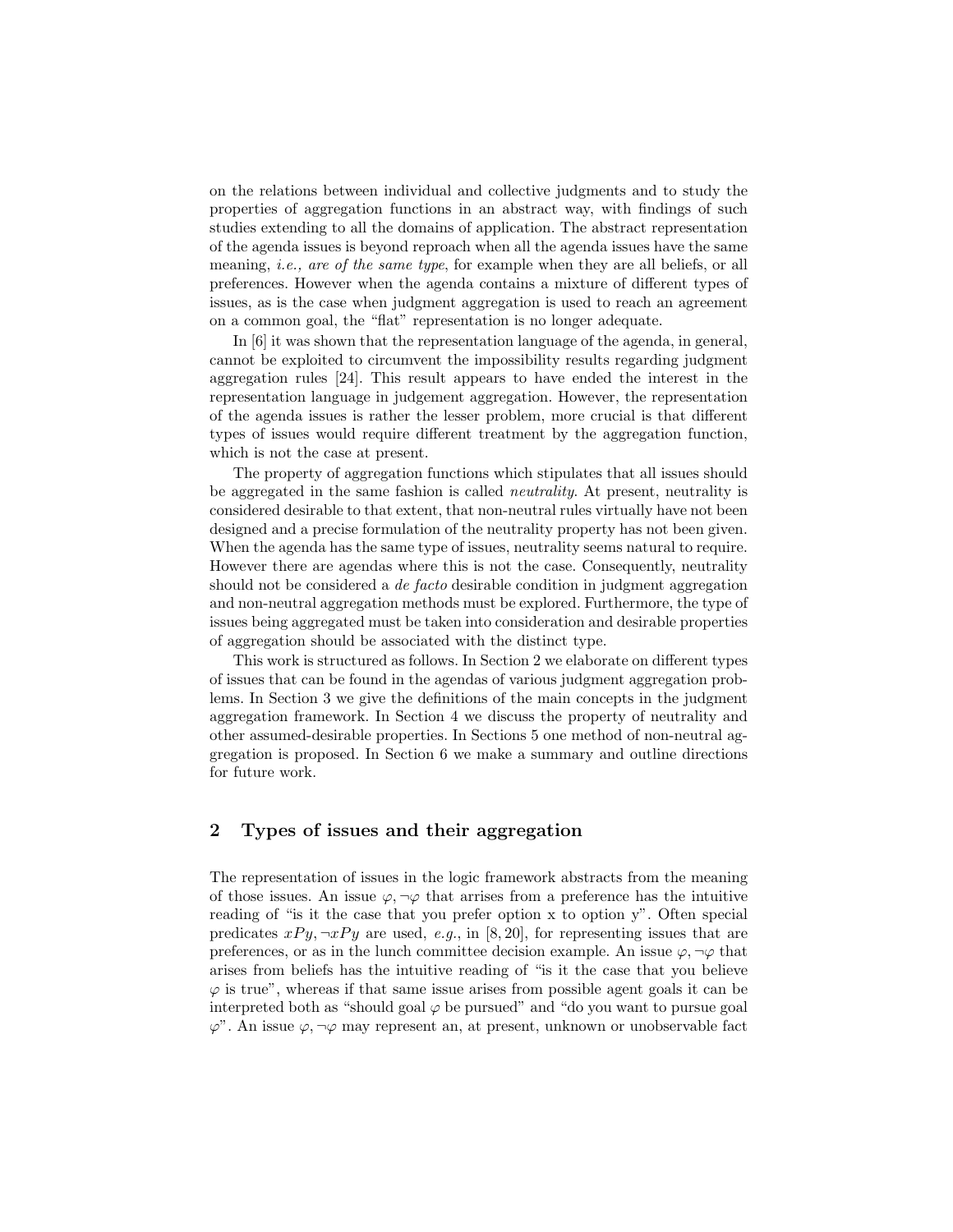about the world,  $e.g.,$  will the project of company X be a market success, thus having the intuitive reading of "are you of the conviction that  $\varphi$  is true".

In a preference aggregation problem all issues in the corresponding judgment aggregation agenda are of the same type – preferences. When a jury considers evidence, all the issues are of the same type – past-observable facts of the world. However, there is nothing preventing anyone from using judgment aggregation on problems with agendas that concurrently have different types of issues.

In fact, the original judgment aggregation problem, the "doctrinal paradox"[18], has an agenda in which two types of issues occur: premises and a conclusion. The agenda in the "doctrinal paradox" consists of three issues. The premises are: 'Is there a contract?', and 'Is there an estoppel?'. The conclusion is the decision on the case – 'Does the judge(s) rule for the plaintiff?' (or against). The judges must rule in favour of the plaintiff when there was both a contract and an estoppel. The truth of both the issue of the existence of contract and estoppel are facts of the world (which might not be observable), while the decision on the case is the (informed) opinion of the judge(s).

It is straightforward to observe that preferences differ from presently unobservable facts about the world. One agent can prefer pizza over burger  $(pPb)$ , and another can prefer burger over pizza  $(\neg pPb)$  but both of these positions can be held at the same time by different agents because one does not invalidate the other; preferences are matters of subjective views and tastes. One agent might be convinced that the project of company X will be a market success  $(\phi)$ , while another might be convinced that the project will be failure  $(\neg \phi)$ . However, only one of these judgments is correct, and some time after the project's release it would be known which one. Preferences give rise to *subjectively valued propo*sitions, while unknown facts give rise to objectively valued propositions in the agenda. The truth-value of subjectively valued propositions exists based solely on the bias, opinion, emotions, convictions, etc. of the entity that assigns this value. In contrast, the truth-value of an objectively valued proposition exists independently of the bias of the entity that assigns the value.

Regardless of whether the agenda issue is a subjectively or objectively valued proposition, there may exist only one entity, agent, or source, that is in the unique position to assign the judgment for this issue. For example, I am the only person in the position to decide whether for me Napoli pizza is affordable lunch-food. My affordability preference however might be included in an agenda with other issues that are related but over whose truth-value I do not have full control. Objectively valued propositions yield even better examples of full control issues. Consider the owner of the funds that the committee will invest. Whether there are available funds for investing (if  $\varphi_2$  is true or false) can only be decided by the owner, as he or she fully controls this resource. An issue can also be fully controlled by a group of agents. For example, Mary and John can together decide to marry each other, thus determining the judgment on the issue of "Mary and John are married". Instances of objectively valued fully controlled judgments can be expected to occur when one agent coordinates with a group of agents, or a group of agents coordinates with another group.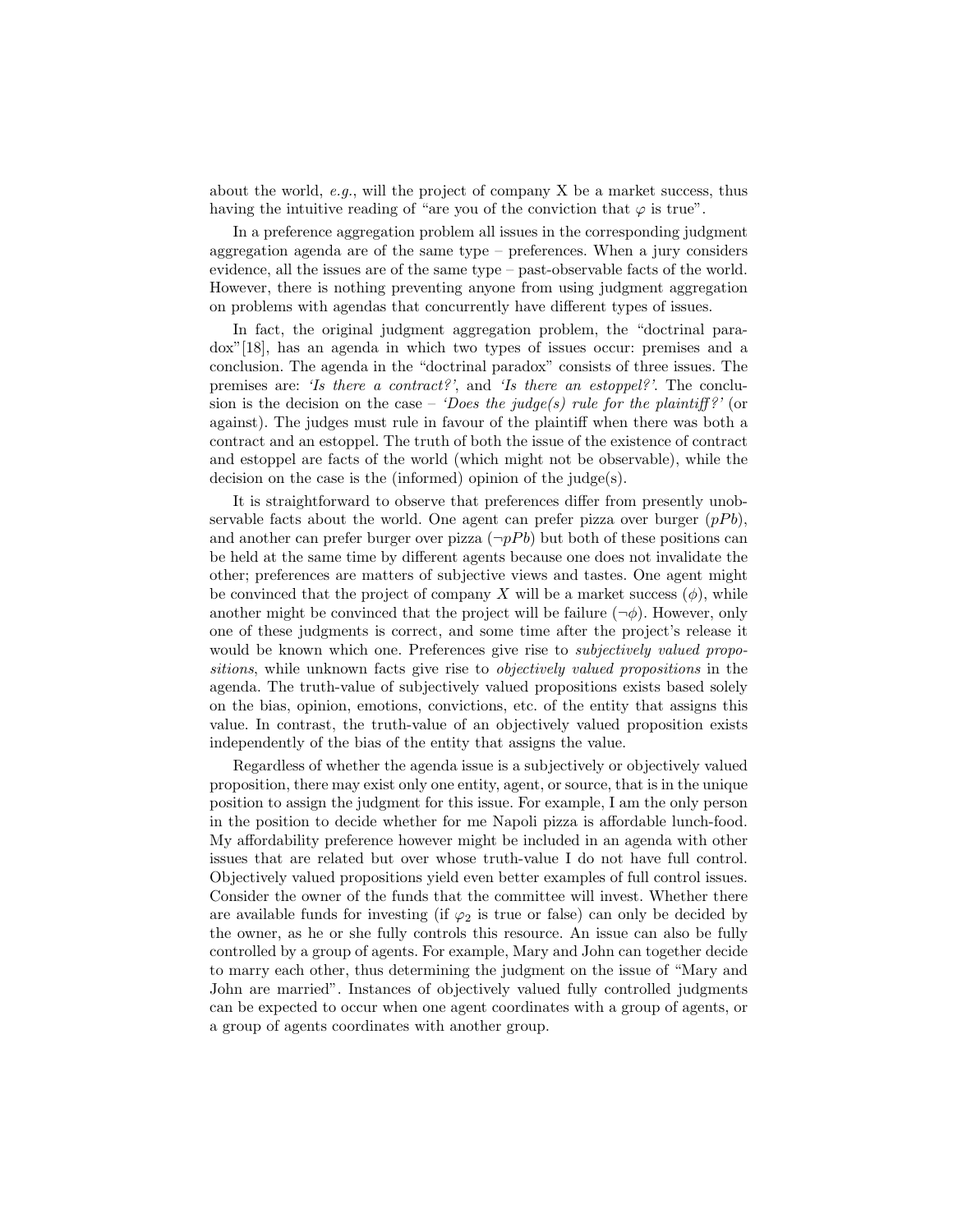The beliefs and goals give rise to different types of propositions as well. The beliefs of the agents represent the current information that the agent has about the world. The proposition  $G\ x$  denotes the decision of the agent to have his future state be one in which  $x$  holds. We can view the agent's goals as giving rise to subjective valued propositions, because the truth value of the associated proposition is the prerogative of the agent. The agent however, may not be able to guarantee a future in which  $x$  holds, as much as a person can not always guarantee that pizza will be served to them instead of a burger, as per their preference. Beliefs, on the other hand can be viewed as giving rise to objectively valued propositions. Although an agent chooses which beliefs to adopt, the aim of beliefs is to as faithfully as possible represent the state of the world.

The type of the issues that represent labels of arguments in an argumentation context and annotations of linguistic resources would depend on the specific context in which these issues are created.

It is not our aim at this section to give an ultimate taxonomy of issue types that can occur in judgment aggregation but to emphasise that different types do exist and that there is a need for them to be aggregated accordingly. For the purpose of this article it is sufficient to distinguish between objectively valued and subjectively valued issues, and orthogonally, between fully controlled and partially controlled issues.

#### 3 Preliminaries

We begin by introducing the definitions of the basic concepts that can be found in a logical framework of judgment aggregation before discussion the property of neutrality in greater detail.

An agenda  $A$  is a set of propositions, not necessarily atomic, from a set of well formed propositions  $\mathcal{L}$ . This set  $\mathcal{L}$  is often taken to be the set of well formed formulas of the (classical) propositional logic. For each  $\varphi \in \mathcal{A}$  it holds that  $\neg \varphi \in \mathcal{A}$ , and  $\varphi$  is neither tautology nor a contradiction. An agenda issue is a pair  $\{\varphi, \neg \varphi\} \subseteq A$  and a judgment is thus either  $\varphi$  or  $\neg \varphi$ , corresponding to taking the position that the issue in question is true or false respectively<sup>2</sup>. For example, the agenda of the investment problem is  $\{\phi, \neg \phi, \varphi_1, \neg \varphi_1, (\varphi_1 \wedge \varphi_2) \rightarrow \psi, \neg ((\varphi_1 \wedge$  $\{\varphi_2\} \to \psi$ }, while the agenda of the lunch problem is  $\{pPb, \neg pPb, nPe, \neg nPe, (pPb \wedge \psi)\}$  $sP v) \rightarrow nPe, \neg((pP b \wedge sP v) \rightarrow nPe)$ . In addition to the agenda, one can specify a set of constraints  $\Gamma \subset \mathcal{L}$  which constrain further<sup>3</sup> the allowed combination of judgments that can be given for the specified agenda.

A judgment set  $J$  is a subset of the agenda that is *complete* when for each issue  $\{\varphi, \neg \varphi\} \subset \mathcal{A}$  either  $\varphi \in J$  or  $\neg \varphi \in J$ . For example, the opinions of a committee member that has no monetary concerns, thinks that pizza is preferable to a burger, and that pizza is better ordered from Peppe's are represented as the

<sup>&</sup>lt;sup>2</sup> A proposition preceded by an odd number of consecutive negations is considered to be a negated proposition, while a proposition preceded by an even number of consecutive negations is considered to be a non negated proposition.

<sup>&</sup>lt;sup>3</sup> The agenda issues are typically logically related among each other.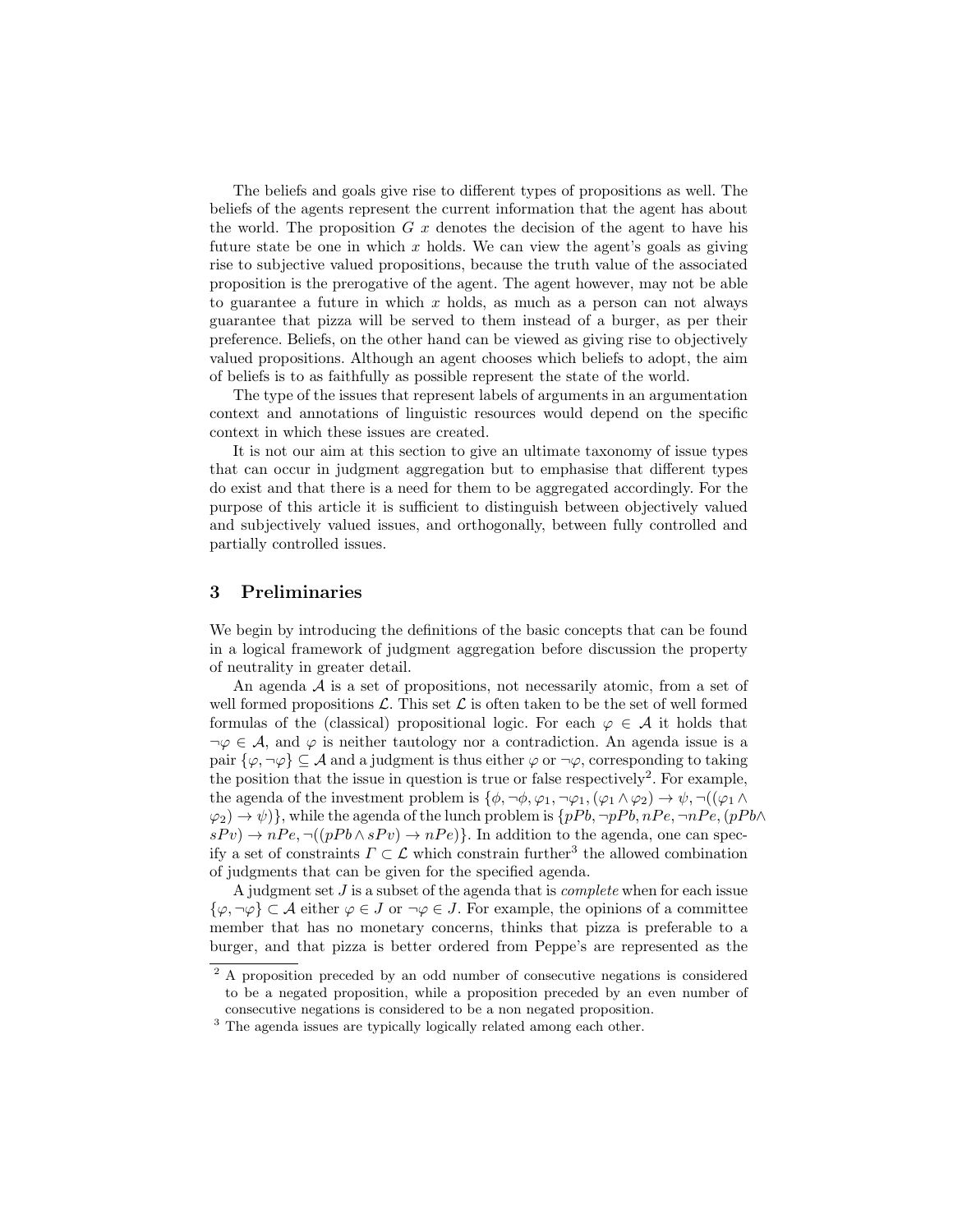set of judgments  $\{pPb, \neg((pPb \land sPv) \rightarrow nPe), \neg nPe\}$ . The judgment set J is consistent if it is a consistent set and  $\Gamma$ -consistent if  $J \cup \Gamma$  is a consistent set. In the rest of this article we use consistent to denote both consistent and Γconsistent judgment sets. The set of all non-empty consistent judgment sets for a specified A and  $\Gamma$  is the set  $\mathcal{D}(\mathcal{A}, \Gamma)$ , while the set of all consistent judgments sets that are also complete is  $\mathbb{D}(\mathcal{A}, \Gamma)$ . Clearly  $\mathbb{D} \subset \mathcal{D}$ .

A profile of judgments  $P \in D(A, \Gamma)^n$  is a collection of n judgment sets, each associated with an agent, or source,  $1 \leq i \leq n$ . For convenience, we use  $J_i \in P$  to denote that  $J_i$  is the *i*'th element of P. The number of all judgment sets, or agents, in P that contain a particular  $\varphi \in \mathcal{A}$  is  $N_P(\varphi)$ ,  $N_P(\varphi) = |\{i \mid \varphi \in J_i, \text{ and } J_i \text{ is the } i \text{th element of } P\}|.$ 

A judgment aggregation rule  $R$ , also called an *irresolute rule*, is a function of type  $R : \mathbb{D}(\mathcal{A}, \widetilde{\Gamma})^n \to 2^{\mathbb{D}(\mathcal{A}, \Gamma)}$ . A judgment aggregation rule maps a profile of judgments to a set of complete and consistent judgment sets. A judgment aggregation function  $F$ , also called a *resolute rule*, is defined as a function of type  $F: \mathbb{D}(\mathcal{A}, \Gamma)^n \to \mathbb{D}(\mathcal{A}, \Gamma)$ . A resolute rule maps a profile of judgments to a single complete and consistent judgment set. The judgment sets in the set  $R(P)$ are called collective judgment sets for P. The elements of a collective judgment set are called collective judgments.

Typically the impossibility characterisation results, namely studies showing which properties of aggregation cannot be satisfied at the same time, have been done for the resolute rules, see for example [24] for an overview. Almost all specific proposed judgment aggregation operators are irresolute rules [25, 19, 26, 5, 10, 7, 12]. The possibly best known judgment aggregation rule is issue-majority defined as  $m(P) = \{ \varphi \mid \varphi \in \mathcal{A}, N_P(\varphi) > \frac{1}{2} \}.$  A profile  $P \in \mathbb{D}(\mathcal{A}, \Gamma)^n$  is majorityconsistent if  $m(P)$  is a consistent set, *i.e.*,  $m(P) \in \mathcal{D}(\mathcal{A}, \Gamma)$ .

The following properties have been defined for irresolute rules, however the definitions extend in a straightforward way to resolute rules as well.

A judgment aggregation rule R is anonymous if for every  $P \in D(\mathcal{A}, \Gamma)^n$ , and every A and Γ, for every permutation  $\sigma$  on the order of the judgment sets in P it holds that  $R(P) = R(\sigma(P)).$ 

A judgment aggregation rule R is *majority-preserving* if for every majorityconsistent profile  $P \in D(\mathcal{A}, \Gamma)^n$ , and every A and  $\Gamma$ , it holds that  $R(P) = \{J \mid m(P) \in \mathcal{D}(\mathcal{A}, \Gamma) \text{ and } m(P) \subseteq J\}.$  Intuitively, whenever a profile P is majority-consistent and  $m(P)$  is a complete judgment set, then a majoritypreserving function R would select only the  $m(P)$  as a collective judgment set. For those majority-consistent profiles for which  $m(P)$  is not a complete judgment set, only all the complete and consistent judgment sets that are supersets of  $m(P)$  are selected as collective judgment sets.

Systematicity is one of the first properties studied, together with anonymity [23, 24], and defined for resolute judgment aggregation rules. It is composed of two properties: neutrality and independence of irrelevant alternatives (IIA). A judgment aggregation function F satisfies IIA if for all all  $\varphi, \phi \in \mathcal{A}$ , and all  $\mathcal{A}$ , *Γ*, for every  $P, P' \in \mathbb{D}(\mathcal{A}, \Gamma)^n$ , where  $P = \langle J_1, \ldots, J_n \rangle$  and  $P' = \langle J'_1, \ldots, J'_n \rangle$ , if [  $\varphi \in J_i$  iff  $\phi \in J'_i$ , then  $[\varphi \in F(P)]$  iff  $\phi \in F(P')$ . Intuitively, a function satisfies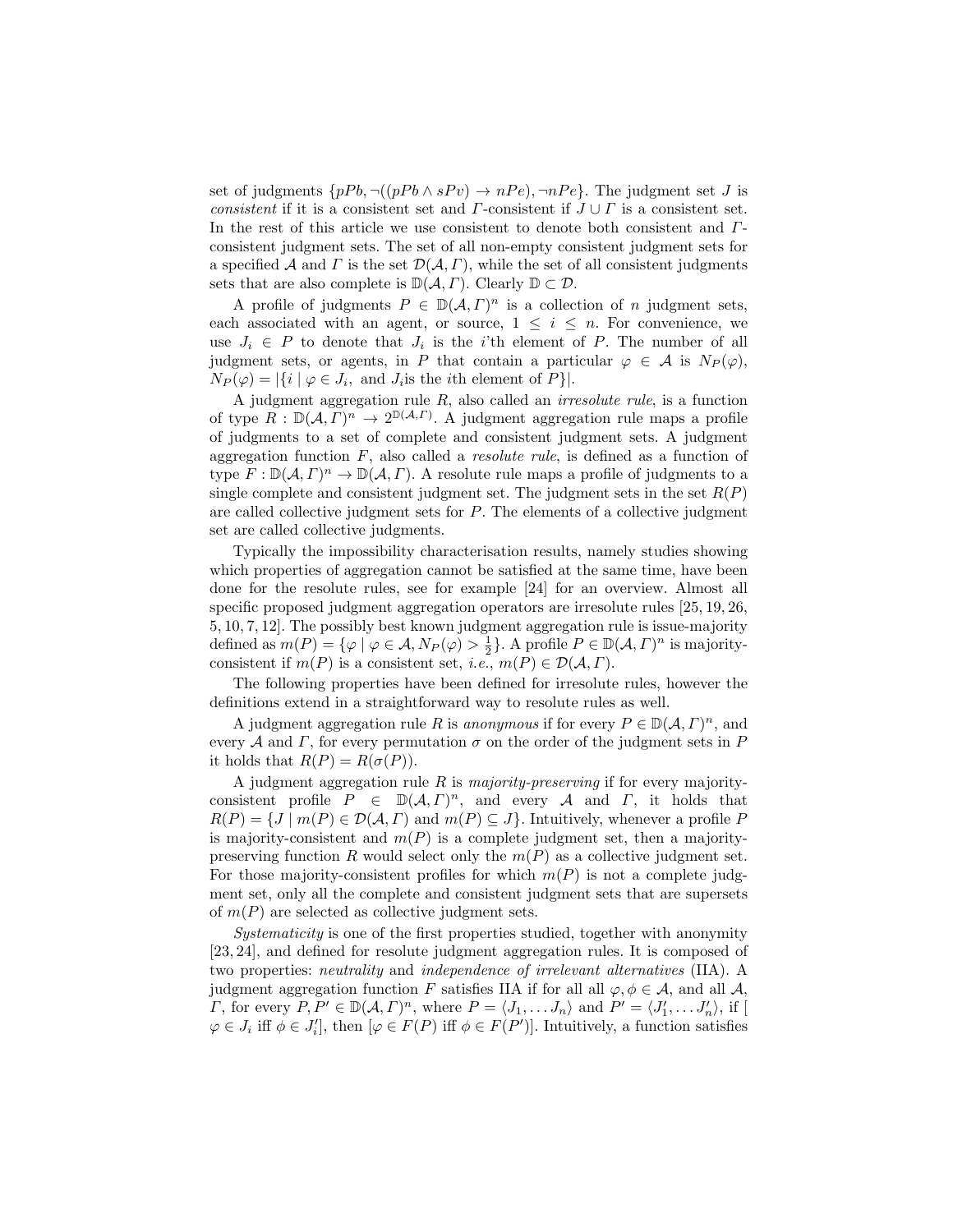IIA if the collective judgment on each issue depends only on the individual judgments for that issue in the profile<sup>4</sup>.

The *neutrality property* of a judgment aggregation rule  $R$  is informally the property: the collective judgment on an issue depends only on the number of positive and negative judgments given for that issue in the profile.

A version of neutrality called issue-neutrality, has been formally defined for resolute rules in  $[13]$  in the following way. A judgment aggregation function  $F$ is issue-neutral if for all  $\varphi, \phi \in \mathcal{A}$ , and all  $\mathcal{A}, \Gamma, P \in \mathbb{D}(\mathcal{A}, \Gamma)^n$ , where  $P =$  $\langle J_1, \ldots, J_n \rangle$ , if [for all  $J_i \in P$ ,  $\varphi \in J_i$  iff  $\phi \in J_i$ ], then  $[\varphi \in F(P)]$  iff  $\phi \in F(P)$ ].

It is not straightforward to extend issue-neutrality to irresolute rules because there are several ways to do this, each varying in strength. The strongest corresponding property can be expressed as in Definition 1.

**Definition 1.** An irresolute judgment aggregation rule  $R$  is strongly issue-neutral when for all  $\varphi, \phi \in \mathcal{A}$ , and all  $\mathcal{A}, \Gamma, P \in \mathbb{D}(\mathcal{A}, \Gamma)^n$ , where  $P = \langle J_1, \ldots J_n \rangle$ , if  $[\varphi \in J_i \text{ iff } \phi \in J_i, \text{ for } 1 \leq i \leq n], \text{ then [for all } J \in R(P), \varphi \in J \text{ iff } \phi \in J].$ 

# 4 Desirable properties in judgment aggregation

The initial inspiration for a minimal set of desirable properties in judgment aggregation was the desirable properties for preference aggregation according to Arrow [1]. A preference aggregation problem is specified as follows. Given is a set of options (or candidates, or alternatives)  $\mathcal O$  a preference profile is a collection of n preference orders  $\sum_i, 1 \leq i \leq n$ , over  $\mathcal{O}$ . A preference aggregation function maps a preference profile to a preference order over  $O$ . A preference aggregation function is neutral if the options are treated the same, regardless of what the option is. It is reasonable to expect that all alternatives are treated the same by the aggregation function.

Non-neutral aggregation functions that satisfy IIA are still dictatorial. A resolute judgment aggregation function  $F$  is dictatorial when for every profile  $P$ the same collective judgment  $J$  is selected. Note that in the original formulation of the framework and the definition of the judgment aggregation function, functions were defined as  $F(J_1, \ldots, J_n) = J$ , where  $J_1, \ldots, J_n, J$  are subsets of the agenda but not required to be complete nor consistent. Two additional properties for F have been additionally explicitly defined: universal domain stipulates that function  $F$  has to be defined for each possible profile; *collective rationality* stipulates that the collective judgment set  $J$  is a consistent and complete set. The premise based rule [9], that satisfies IIA , and is anonymous and neutral, does not satisfy universal domain.

Judgment aggregation irresolute rules that do not satisfy IIA have been considered  $[25, 19, 26, 5, 10, 7, 12]$ , but all of them consider only the support for a judgment on an issue and not the issue itself, *i.e.*, they are neutral in the informal sense. Their neutrality is not explicitly considered, testifying to the universal understanding of neutrality as a desirable property for rules beyond discussion.

 $4$  Observe that the co-domain of  $F(P)$  is the set of consistent and complete judgment sets, thus  $\phi \notin F(P')$  implies  $\neg \phi \in F(P')$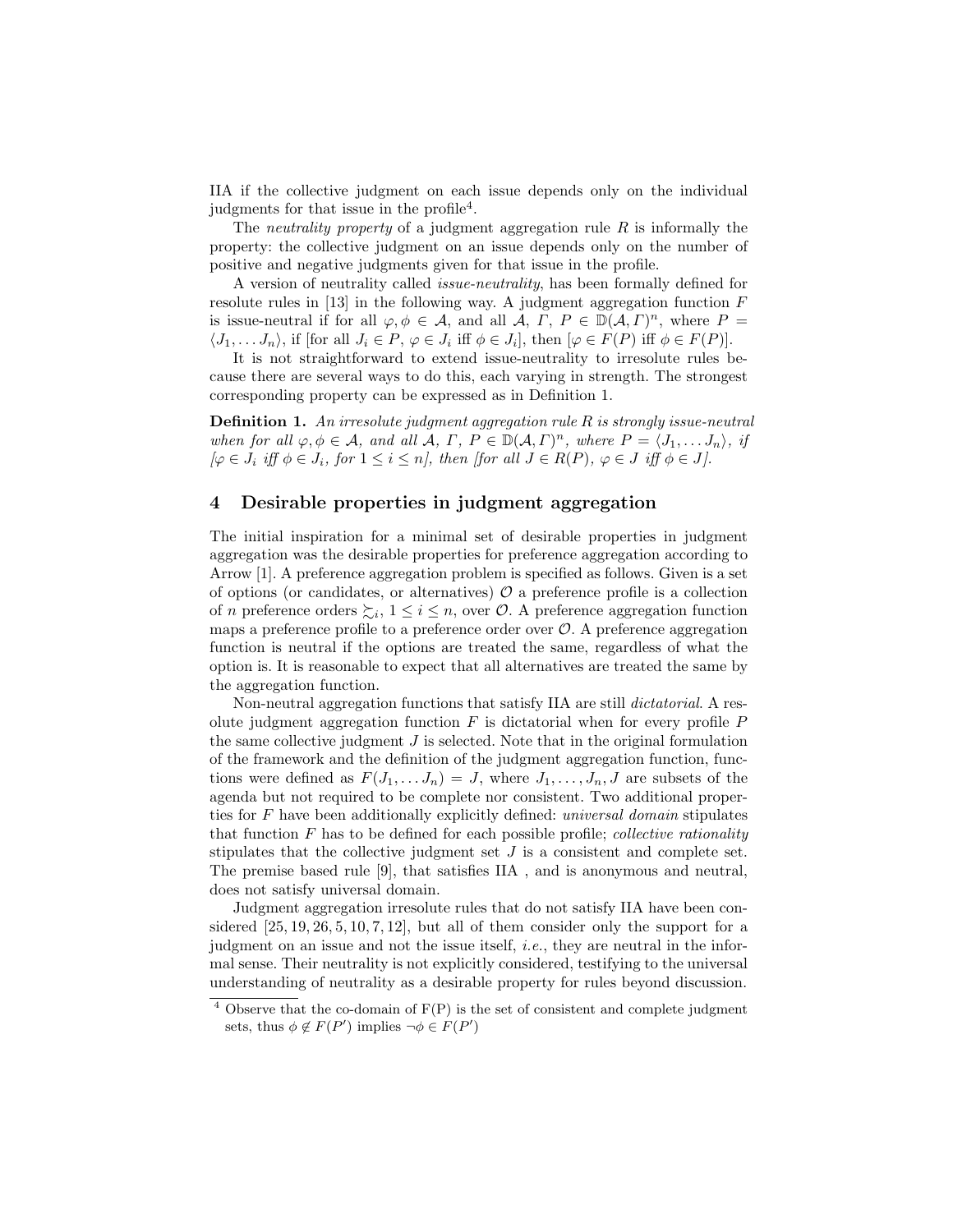A property that also appears to be universally accepted as desirable, possibly also as a legacy from the close connections between judgment aggregation and preference aggregation, is majority-preservation. A rule that is majoritypreserving, when applied to a preference aggregation problem represented as a judgment aggregation problem, produces collective judgment sets that contain the Condorcet winner when such an alternative exists.

The motivation for desiring to maximise the number of collective judgments supported by a majority in the profile, which is the typical method for constructing majority-preserving rules, is clear when the agenda issues are preferences. Since every agent is the ultimate authority on what they want, and since not everyone can get what they individually want, the aim of the aggregation is to maximise the satisfaction of as many agents as possible. However, if the issues are objectively valued, it does not matter how many agents are "happy" with the collective judgments. What matters is to increase the likelihood that the issues' objective truth-values coincide with the assigned collective judgments.

The Condorcet jury theorem [14] states that if the agents are more likely than not to individually find the correct valuation for a proposition, than the valuation supported by the majority is most likely to be correct. However the propositions in question are independent, whereas the issues in an agenda are logically related [22]. When the conditions of the Condorcet jury theorem do not apply, it is no longer clear why a judgment aggregation rule should be majority-preserving. Furthermore, in the case of an agenda with objectively valued issues, rational agents can be expected to be more "satisfied", or have an increase in utility, with the increase of the likelihood of truth of the collective judgments, not with the increase of their likelihood to their own opinions. In conclusion, majoritypreservation can be clearly seen as desirable only in the case of subjectively valued propositions.

Lastly let us briefly concern ourself with the desirability of the anonymity property. Clearly, when there is no way of establishing the relevance or reliability of a judgment's source, it is prudent to seek anonymous judgment aggregation rules. However, when the value of an agenda issue is fully controlled by some, this agent, or these agents, should have veto over the issues they control. To aggregate an agenda that consists both of fully controlled issues and partially controlled issues, one needs a rule that is non-neutral and non-anonymous with respect to the fully controlled issues.

# 5 Sequential judgment aggregation

Having argued that a judgment aggregation rule should only be neutral if the agenda issues are type-homogenous, we need to consider methods for constructing non-neutral judgment aggregation rules. A judgment aggregation rule that satisfies IIA can be easily made non-neutral: since each issue is aggregated separately, one simply needs to use different, type-adequate, rules, to aggregate every issue. However, since IIA rules will necessarily violate either universal domain or anonymity, using a IIA rule may not be possible.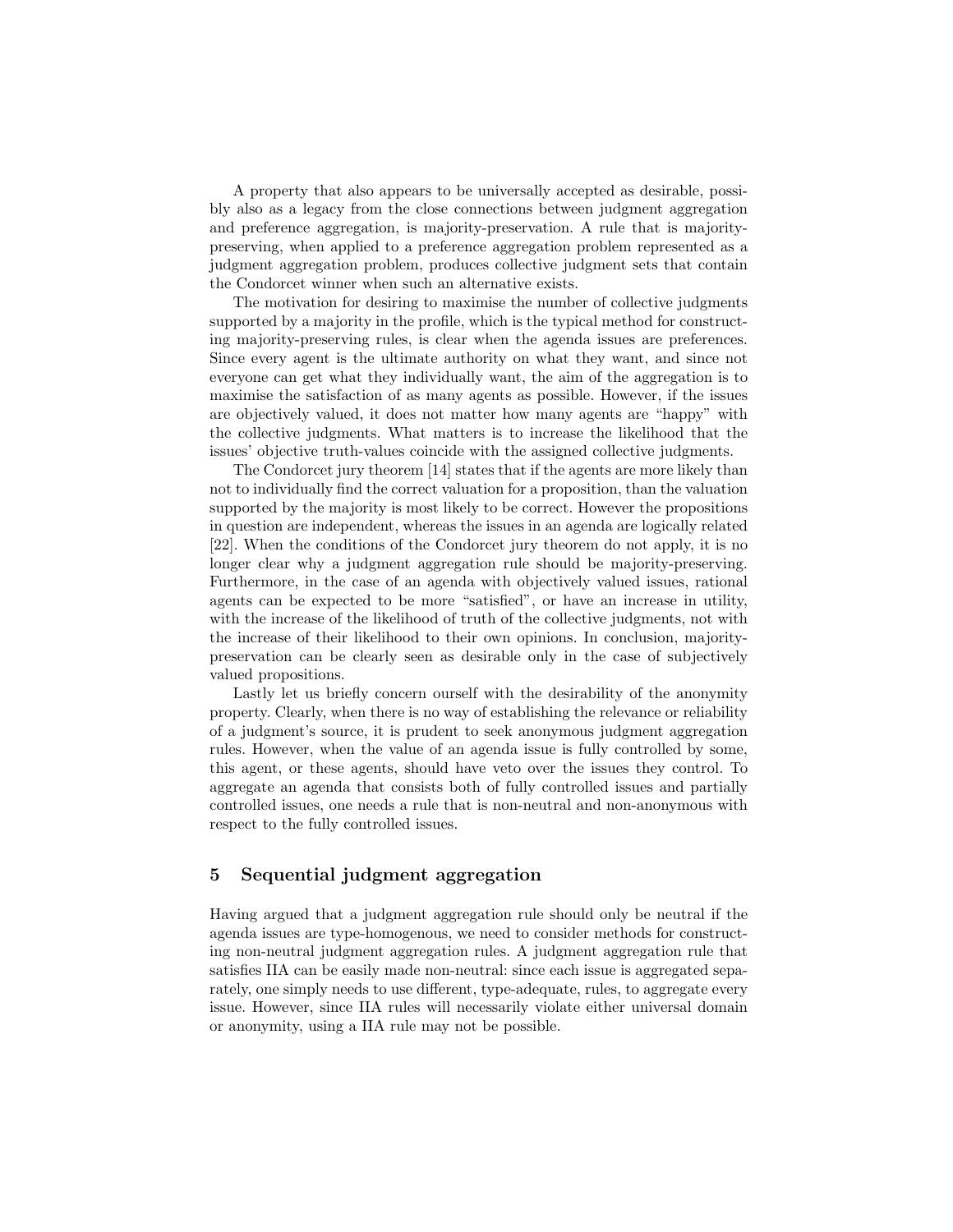One option to treat issues differently is to apply, possibly different, judgment aggregation rules sequentially to the profile. This method is what is used when the premise based rule [9] is applied, and also in the complete conclusion based procedure of [27]. The method of [27], applicable to agendas that are split into premises and conclusions, is to use a resolute judgement aggregation rule to one issue of the agenda, the conclusion issue, and add the resulting collective judgment to the constraints before aggregating the full agenda with an irresolute rule. An extreme example of a sequential rule is the one considered in [21], where each issue is aggregated one by one. A similar approach can be used to aggregate profiles for mixed issue type agendas: to aggregate the agenda sequentially in several steps, at least one for each different type of issue. Thus, all of the completely controlled issues would form one issue type, that can possibly be further divided to a subset of objectively valued issues and a subset of subjectively valued issues.

In [27], issue-majority over one issue and in the context of an odd number of agents, which is a resolute, is used as the first step. In general a resolute rule might not be available, meaning that several collective judgment sets might be the result of a first aggregation step. Since the collective judgments from different collective judgment sets can be mutually inconsistent, they cannot all be included in the constraints of the next step. There are several options on how to select the constraints. For example, one can: a) add the disjunction of the collective judgment sets; b) add the intersection of the collective judgment set; c) select one of the collective judgment sets using a tie-breaking mechanism; etc.

The definitions of the logic framework now need to be extended.

#### Definition 2.

Partial agendas. An agenda A is partitioned into k partitions when  $\mathcal{A} \,=\, \mathcal{A}_{p_1} \cup \mathcal{A}_{p_2} \cup \cdots \cup \mathcal{A}_{p_k}, \,\, and \,\, all \,\, the \,\, partitions \,\, \mathcal{A}_{p_1}, \mathcal{A}_{p_2}, \cdots, \mathcal{A}_{p_k} \,\, are$ mutually disjoint. Given an aggregation order, namely some permutation of the partitions of the agenda  $\sigma(\langle\mathcal{A}_{p_1},\ldots,\mathcal{A}_{p_k}\rangle)$ , the step agendas are obtained  $as\ \mathcal{A}_1=\sigma(\mathcal{A}_{p_1}),\ \mathcal{A}_2=\sigma(\mathcal{A}_{p_2})\cup \mathcal{A}_1,\ \ldots,\ \mathcal{A}_k=\sigma(\mathcal{A}_{p_k})\cup \mathcal{A}_{k-1}=\mathcal{A}.$ 

**Partial profile.** A partial profile  $P_i$ ,  $1 \leq i \leq k$  for profile  $P = \langle J_1, \ldots, J_n \rangle$ of the agenda  $A_i$  is defined as  $P_i = \langle J_1 \cap A_i, \ldots, J_n \cap A_i \rangle$ .

**Collective selector.** A collective selector function  $\varsigma : 2^{\mathbb{D}(\mathcal{A}, \Gamma)} \to 2^{\mathcal{L}}$  maps a set of collective judgment sets into a consistent set of formulas. It holds that  $\varsigma(R(P)) = S, S \subset 2^{\mathcal{L}}, S \nvDash \perp \text{ and if } R(P) = J, \text{ then } \varsigma(R(P)) = J.$ 

**Partial aggregator.** A partial aggregator function  $R_{i,\Gamma_i}$ :  $\mathbb{D}(\mathcal{A}_i,\Gamma)^n \to$  $2^{\mathbb{D}(\mathcal{A}_i,\Gamma_i)}$ , where  $\Gamma,\Gamma_i\in\mathcal{L},\ 1\leq i\leq k$  are consistent and mutually consistent constraints, is an irresolute judgement aggregation rule that aggregates a profile of judgment sets consistent with respect to a set of constraints  $\Gamma$  into a set of judgment sets consistent with respect to the set of constraints  $\Gamma_i$ .

**Partial constraints.** An aggregation constraint at step i,  $1 \leq i \leq k$ , is  $\Gamma_i \supseteq \Gamma$ , such that  $\Gamma_1 = \Gamma$ , and  $\Gamma_i = \varsigma(R_{i-1,\Gamma_{i-1}}(P_{i-1})) \cup \Gamma_{i-1}$ .

**Sequential judgment aggregation rule.** Given a  $k$ -partitioned agenda  $A$ , and an aggregation order  $\sigma$ , a judgment aggregation rule R is sequential when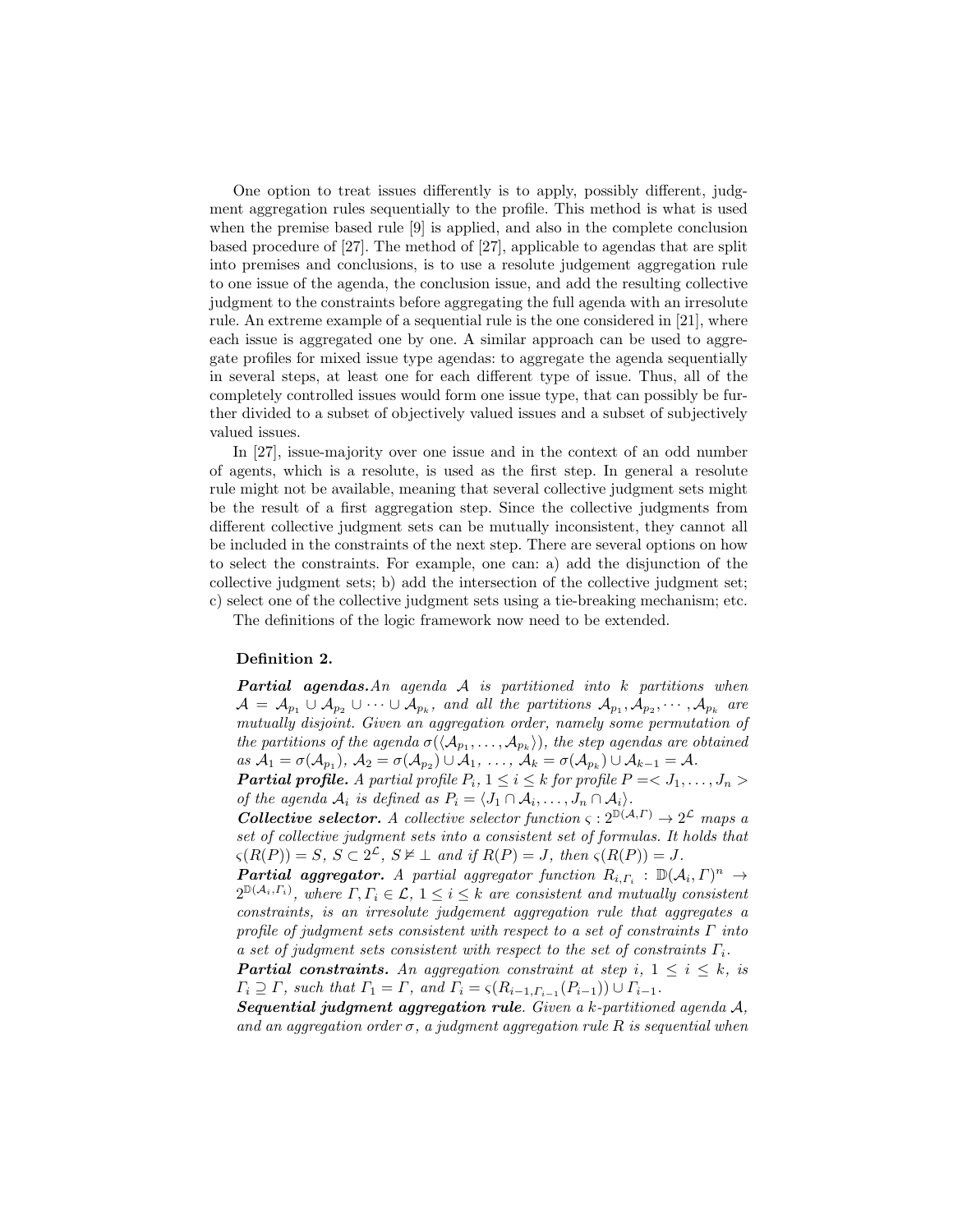$R(P) = R_{k,\Gamma_k}(P)$ , and  $R_{i,\Gamma_i}(P_i)$ , for  $1 \leq i \leq k$ , is recursively defined as:  $\Gamma_1 = \Gamma$ , and  $\Gamma_i = \varsigma(R_{i-1}, \Gamma_{i-1}(P_{i-1})) \cup \Gamma_{i-1}$ .

Some clarifying observations are due before an illustrative example. The sequential judgment aggregation rule is not neutral even when all partial aggregators used are the same functions, because the issues at each step are considered under different constraints.

The collective selector selects  $R(P)$  iff  $R(P)$  is a singleton and employs some selection method when  $R(P)$  is not a singleton, such as the disjunction of all the judgment sets produced by  $R(P)$ , their intersection, etc.

At the first step of aggregation, all the judgment sets in the partial profile are consistent with the aggregation constraint  $\Gamma$ . At each subsequent step,  $\Gamma$  is made stronger, namely more selective, by the outcome of the previous aggregation step. The partial judgment sets in the subsequent partial profiles may not be consistent with the new constraints  $\Gamma_t$ , but the result of the aggregation must be. Since at each step the constraints are obtained by adding the results of the aggregation in the previous constraints, it is not possible, at any point for  $\Gamma_t$  to be inconsistent with  $\Gamma_{t+1}$ . In the last step, the full profile A is aggregated with the strongest constraint  $\Gamma_k$ .

The judgment aggregation functions so far defined are not from the desired type as partial aggregator function  $R_t$  since they require that the same constraint  $\Gamma$  be imposed both on the judgment sets in the profile and on the collective judgment sets obtained by aggregation. However, the aggregation rules from [19, 10, 7], can be extended in a straightforward fashion, into partial aggregators.

Consider for example the  $MCSA<sub>\Gamma</sub>$  from [20], also known as the Slater rule for judgments, defined as  $MCSA<sub>\Gamma</sub>(P) = MaxCardCons(m(P), \Gamma)$ , where  $MaxCardCons(m(P), \Gamma)$  denotes the maximum cardinality set of  $\Gamma$ -consistent subsets of  $m(P)$ . The  $MCSA_{i,\Gamma_i}$  partial aggregator can be defined as  $MCSA_{i,\Gamma_i}(P_i) = MaxCardCons(m(P_i), \Gamma_i)$ . Another example is the  $MWA_{\Gamma}$ from [20], also known as the median rule, defined as  $MWA_{\Gamma}(P) = \operatorname*{argmax}_{J \in \mathbb{D}(\mathcal{A},\Gamma)} W_{P}(J)$ , where  $W_{P}(J) = \sum_{\varphi \in J} N_{P} \varphi$ . The  $MWA_{i,\Gamma_{i}}$  partial aggregator can be defined as  $MWA_{i,\Gamma_i}(P_i) = \operatorname*{argmax}_{J \in \mathbb{D}(\mathcal{A}_i,\Gamma_i)} W_P(J)$ , where  $W_P(J) = \sum_{\varphi \in J} N_{P_i} \varphi.$ 

Example 1. Let  $\mathcal{A} = \mathcal{A}_{p_1} \cup \mathcal{A}_{p_2} \cup \mathcal{A}_{p_3}$ , with  $\mathcal{A}_{p_1} = \{p, \neg p, q \neg q, \}$ ,  $\mathcal{A}_{p_2} = \{r, \neg r\}$ , and  $\mathcal{A}_{p_3} = \{s, \neg s\}$ . Let  $\Gamma = \{(p \land q) \leftrightarrow r, r \to s\}$ . Consider the profile given in Table 1. Assume we aggregate first  $A_1 = A_{p_2}$  using the issue-majority rule, then  $\mathcal{A}_2 = \mathcal{A}_{p_1} \cup \mathcal{A}_1$  using  $MCSA_{2,\Gamma_2}$  and last  $\mathcal{A}_3 = \mathcal{A}$  using the  $MWA_{3,\Gamma_3}$ . Let the selector function be  $\varsigma(R_i(P_i)) = \bigvee R_i(P_i), 1 \leq i \leq 3$ . The collective judgments of, and constraints applied in, each aggregation step are also given in in Table 1.

The agenda can be split into as many partitions as there are issue types, with the issues in one partition being all of the same type. The question is then which type of issues should be given precedence in the order of aggregation. It is questionable whether a uniform rule for type order in sequential aggregation can be established in this regard.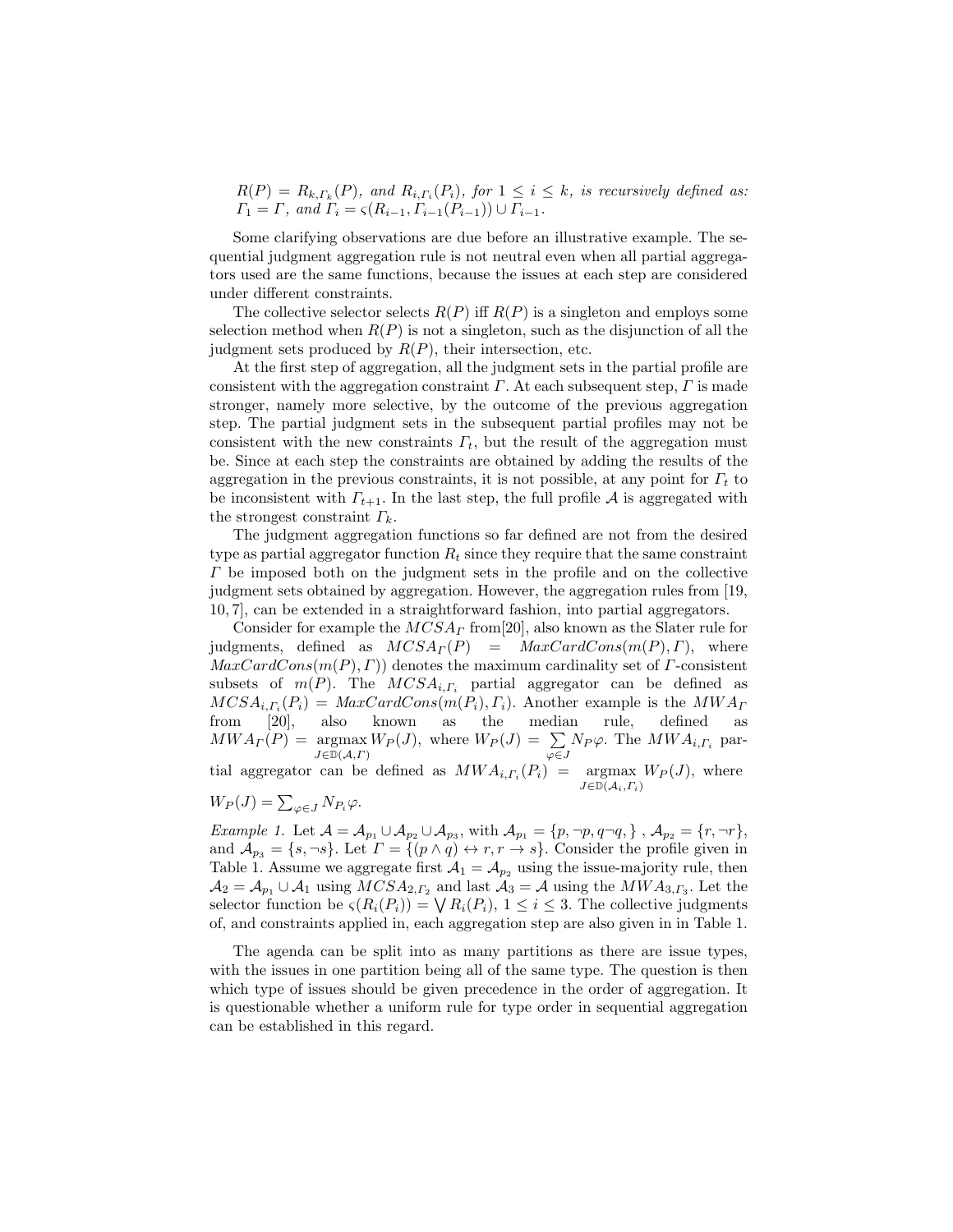|                                                       | Agenda                                           |           |                     |                      | Constraints                                                                                                      |
|-------------------------------------------------------|--------------------------------------------------|-----------|---------------------|----------------------|------------------------------------------------------------------------------------------------------------------|
|                                                       | $\mathcal{A}_{p_1}$                              |           | $\mathcal{A}_{p_2}$ | $\mathcal{A}_{p_3}$  |                                                                                                                  |
|                                                       | $\{p, \neg p, q, \neg q, r, \neg r, s, \neg s\}$ |           |                     |                      | $\Gamma = \{ (p \wedge q) \leftrightarrow r, r \to s \}$                                                         |
| $J_1 =$                                               | $\{p\}$                                          | q         | r                   | s <sub>1</sub>       |                                                                                                                  |
| $J_2=$                                                | $\{p\}$                                          | $\neg q$  | $\neg r$            | $s\}$                |                                                                                                                  |
| $J_3=$                                                | $\neg p$                                         | q         | $\neg r$            | $\neg s$             |                                                                                                                  |
| $m(P_1) =$                                            |                                                  |           | $\neg r$            |                      | $\Gamma_1=\Gamma$                                                                                                |
| $MCSA_{2,\Gamma_2}(P_2) = \{ \}$ p,                   |                                                  |           | $\neg r$ ,          |                      | $\Gamma_2 = \Gamma_1 \cup {\neg r}$                                                                              |
|                                                       |                                                  | q,        | $\neg r$ }}         |                      | $\Gamma_2 = \Gamma_1 \cup {\neg r}$                                                                              |
| $MWA_{3,\Gamma_3}(P) =$                               | $\{ \}p,$                                        | $\neg q,$ | $\neg r$ ,          | $s\},\,$             | $\left  \Gamma_3 = \Gamma_2 \cup \{ (\neg p \land q \land \neg r) \lor (p \land \neg q \land \neg r) \} \right $ |
|                                                       | $\{\neg p,$                                      | q,        |                     | $\neg r, \qquad s\}$ | $\left  \Gamma_3 = \Gamma_2 \cup \{ (\neg p \land q \land \neg r) \lor (p \land \neg q \land \neg r) \} \right $ |
| <b>Table 1.</b> An example of sequential aggregation. |                                                  |           |                     |                      |                                                                                                                  |

It can be consistently assumed that the assigned values of the fully controlled issues, by their respective controllers, are mutually consistent. If these judgments are not mutually consistent, then either they are not really fully controlled, or there is a problem with setting the agenda. This assumption also imposes that the first aggregation step is allowing each of the controllers to establish the judgments for these issues, regardless of whether they are objectively, or subjectively valued, and adding these judgments to the aggregation constraints, forming the constraints for the next step. The partially controlled judgments can be considered in two separate agenda partitions with respect to whether they are subjectively or objectively valued. It is less clear how to aggregate the latter.

On one hand, a rational group of agents would be expected to base its decisions on what to desire based on what it determines is most likely to be the true state of the world. Thus the decisions on which goals should be pursued, should be made after making the decisions on what beliefs to support as a collective. This would imply that the subjectively valued issues should be aggregate after the objectively valued ones. However, an agent might choose what to adopt as the true state of the world based on what goals it has chosen to proceed, particularly if the nature of the objectively valued issues is such that their truthfulness cannot be expected to be established in the forceable future. Consider a family considering to join a religious denomination. It is unforeseeable when it would be established whether god X exists or not, however this can still be considered an objectively valued issue. The members of the congregation of believers in X are offered free housing. The family might first decide to pursue the goal of obtaining free housing and then decide that god X exits.

In conclusion, the decision of order of aggregation should be further specified by a more detailed consideration of the context of the aggregation problem.

#### 6 Summary and Future work

The judgment aggregation framework is sufficiently abstract to allow a variety of aggregation problems to be represented as judgment aggregation problem. Thus studying the properties of judgment aggregation we obtain results that extend to all related aggregation problems. However, what the literature has failed to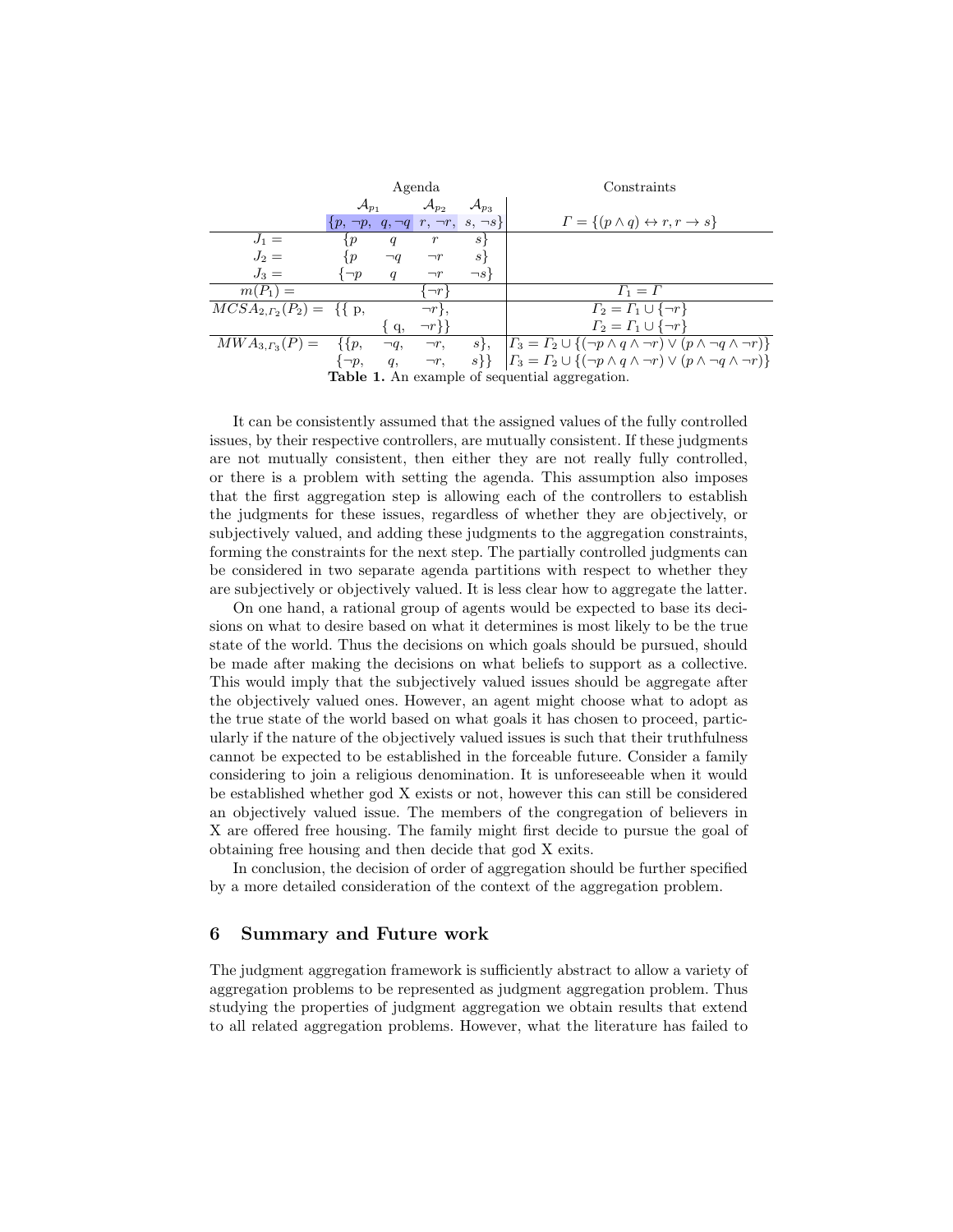observe, or at least visibly emphasise, is that the abstractness of the framework also allows for more complex aggregation problems to be represented as well. The goal of this paper is to put a spotlight on this issue and advocate for more research attention to be directed towards aggregating for agendas that contain more than one type of issues.

A judgment aggregation rule is neutral if all the agenda issues are given equal treatment when aggregated. Neutrality has been uniformly accepted as a desirable property for rules, however this desirability is unfounded in the case of complex agendas. There are several issues that need to be pursued when developing non-neutral rules. Primarily, there exists no formal definition for neutrality for irresolute rules, although these are the only type of rules that exists which are anonymous and satisfy universal domain. One definition was offered here, however there are several approaches that can be taken and the best one, if it exists, should be established. Although some discussion is included here regarding the type of issues that can be considered in an agenda, the presented issue taxonomy is neither exhaustive nor precise, and needs to be improved in these regards. Further, adequate aggregation properties need to be associated for each issue types. For instance, majority-preserving rules are desirable for subjectively valued, but maybe not for objectively valued issues.

The here-defined sequential judgment aggregation rules and framework allow for neutral rules to be used in combination that yields non-neutral aggregation. However, the approach of sequential judgment aggregation opens its own set of unexplored problems. One is the issue of the selector function that determines the formation of constraints for each aggregation step. Three examples of selectors are given, but this is not an exhaustive list. The advantages and disadvantages of each need to be explored. Another big open issue is the question of property inheritance, for example, if all the partial aggregators satisfy property  $x$  is it the case that the resulting sequential aggregation rule will also satisfy  $x$ ; which properties are inherited and which are not, etc. Lastly there possibly are other methods for non-neutral judgment aggregation beyond the sequential judgment aggregation rules.

Acknowledgments. I would like to acknowledge, and express gratitude for, the insightful discussions with Marc van Zee and Leon van der Torre from the University of Luxembourg.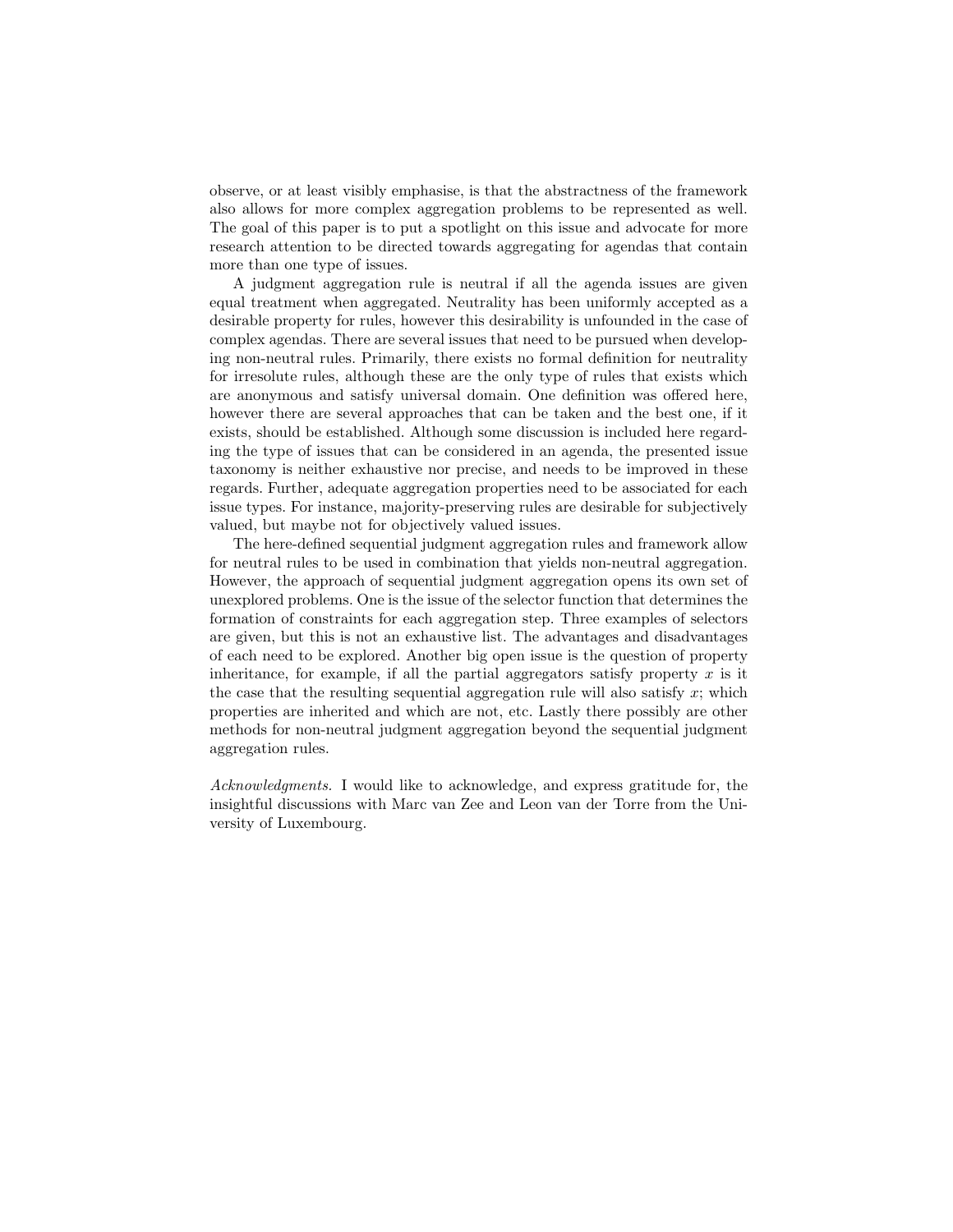#### References

- 1. K. Arrow. Social choice and individual values. Cowles Foundation Monograph Series, 1963.
- 2. E. Awad, R. Booth, F. Tohmé, and I. Rahwan. Judgment aggregation in multiagent argumentation.  $CoRR$ , abs/1405.6509, 2014.
- 3. G. Boella, G. Pigozzi, M. Slavkovik, and L. van der Torre. Group intention is social choice with commitment. In Marina De Vos, Nicoletta Fornara, Jeremy Pitt, and George Vouros, editors, Coordination, Organizations, Institutions, and Norms in Agent Systems VI, volume 6541 of Lecture Notes in Computer Science, pages 152–171. Springer Berlin / Heidelberg, 2011.
- 4. R. Booth, E. Awad, and I. Rahwan. Interval methods for judgment aggregation in argumentation. In KR, 2014.
- 5. R. Camps, X. Mora, and L. Saumell. A general method for deciding about logically constrained issues. Annals of Mathematics and Artificial Intelligence, 64(1):39–72, 2012.
- 6. F. Dietrich. A generalised model of judgment aggregation. Social Choice and Welfare, 28(4):529–565, June 2007.
- 7. F. Dietrich. Scoring rules for judgment aggregation. Social Choice and Welfare, pages 1–39, 2013.
- 8. F. Dietrich and C. List. Arrow's theorem in judgment aggregation. Social Choice and Welfare, 29(1):19–33, July 2007.
- 9. F. Dietrich and P. Mongin. The premisse-based approach to judgment aggregation. Journal of Economic Theory, 145(2):562–582, 2010.
- 10. C. Duddy and A. Piggins. A measure of distance between judgment sets. Social Choice and Welfare, 39(4):855–867, 2012.
- 11. U. Endriss and R. Fernández. Collective annotation of linguistic resources: Basic principles and a formal model. In Proceedings of the 51st Annual Meeting of the Association for Computational Linguistics (ACL-2013), August 2013. A short version was presented at BNAIC-2013 and is available at http://www.illc.uva.nl/∼ulle/pubs/files/EndrissFernandezBNAIC2013.pdf.
- 12. P. Everaere, S. Konieczny, and P. Marquis. Counting votes for aggregating judgments. In Thirteenth International Conference on Autonomous Agents and Multiagent Systems (AAMAS'14), 2014.
- 13. U. Grandi and U. Endriss. Lifting integrity constraints in binary aggregation. Artificial Intelligence, 199–200:45–66, 2013.
- 14. B. Grofman, G. Owen, and S.L. Feld. Thirteen theorems in search of the truth. Theory and Decision, 15(3):261–278, 1983.
- 15. S. Konieczny and R. Pino Pérez. Propositional belief base merging or how to merge beliefs/goals coming from several sources and some links with social choice theory. European Journal of Operational Research, 160(3):785–802, 2005.
- 16. L.A. Kornhauser and L.G. Sager. Unpacking the court. Yale Law Journal, 96:82– 117, 1986.
- 17. L.A. Kornhauser and L.G. Sager. The one and the many: Adjudication in collegial courts. California Law Review, 81:1–51, 1993.
- 18. Lewis A. Kornhauser. Modeling collegial courts. ii. legal doctrine. Journal of Law, Economics, & Organization, 8(3):pp. 441–470, 1992.
- 19. J. Lang, G. Pigozzi, M. Slavkovik, and L. van der Torre. Judgment aggregation rules based on minimization. In Theoretical Aspects of Rationality and Knowledge, TARK'11, pages 238–246, 2011.